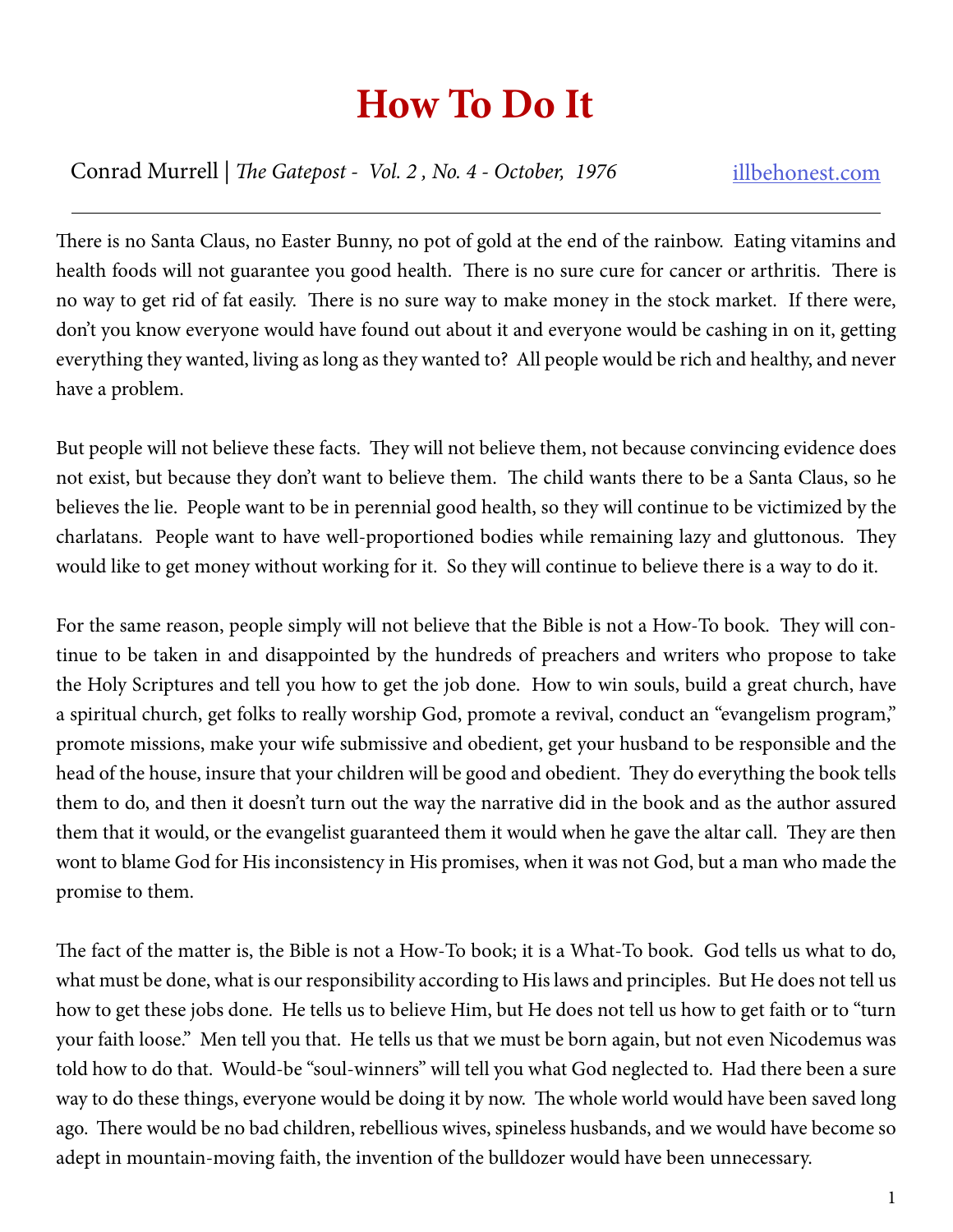These guaranteed ways to get things done are presented in various fashions. Sometimes its producer comes along in enthusiastic, scintillating charm, oozing charisma, creating excitement just by his presence. He has found the secret, the key, the magic formula, the panacea that will get you the very thing your heart has been longing for. He throws out a few good sounding Biblical principles to impress you with his orthodoxy, then swamps you with sensational testimonies of how they worked in this or that situation. You quite easily identify with the situation, and are sure you have found the answer.

Sometimes this same approach is given to you in book form by someone who tells you how they tried it and how it literally transformed their marriage, home, church, job, etc.

Sometimes the approach is made by a super-spiritual, highly critical person exposing the ways, means, methods of the world, of man or of the flesh. His way, he asserts, is the only valid spiritual way, since it is the pattern found in the Scriptures. By such logic, any other way to take a city other than the way Joshua took Jericho would have to be of the flesh. But we find God changing the tactics on the very next city. The fact of the matter is, that any time anyone takes a system or a method and sets it up for The Way to get something done, he has made an idol. No matter how spiritual the activity might have been in the past, it has become a dead, stinking work of the flesh. God gives principles of righteous works, but never ridged patterns and molds. He has good reasons to do so, as we shall see.

All these books and sermons and seminars on How-To are not completely without redeeming value. At least they introduce some scriptural principles that most people do not know exist. And as people begin to align themselves with these scriptural and spiritual laws, they are moving closer to where God wants them to be, and at least are in a better position to receive or attain the end they desire. They certainly have no right to expect those things until they do what God tells them to do, regardless as to whether they get what they want.

We have no right to expect men to be converted unless we witness to them. We cannot expect a spiritual church if we are feeding it garbage and running a circus every Sunday morning. We have no right to expect revival if we do not pray, and repent and seek God's face. A husband who does not love and respect his wife and submit himself to God cannot expect her submission and obedience; and the wife cannot expect her husband to be a spiritual leader as long as she is sitting in the driver's seat. These do not guarantee results as far as the other person is concerned, but they do at least get you into right relationship with God.

This brings up the answer to the question that might now be asked. Why does God not tell us how to do these things and how to get them done? The idea that He should is based upon three wrong premises:

We can get things done if we only know how.